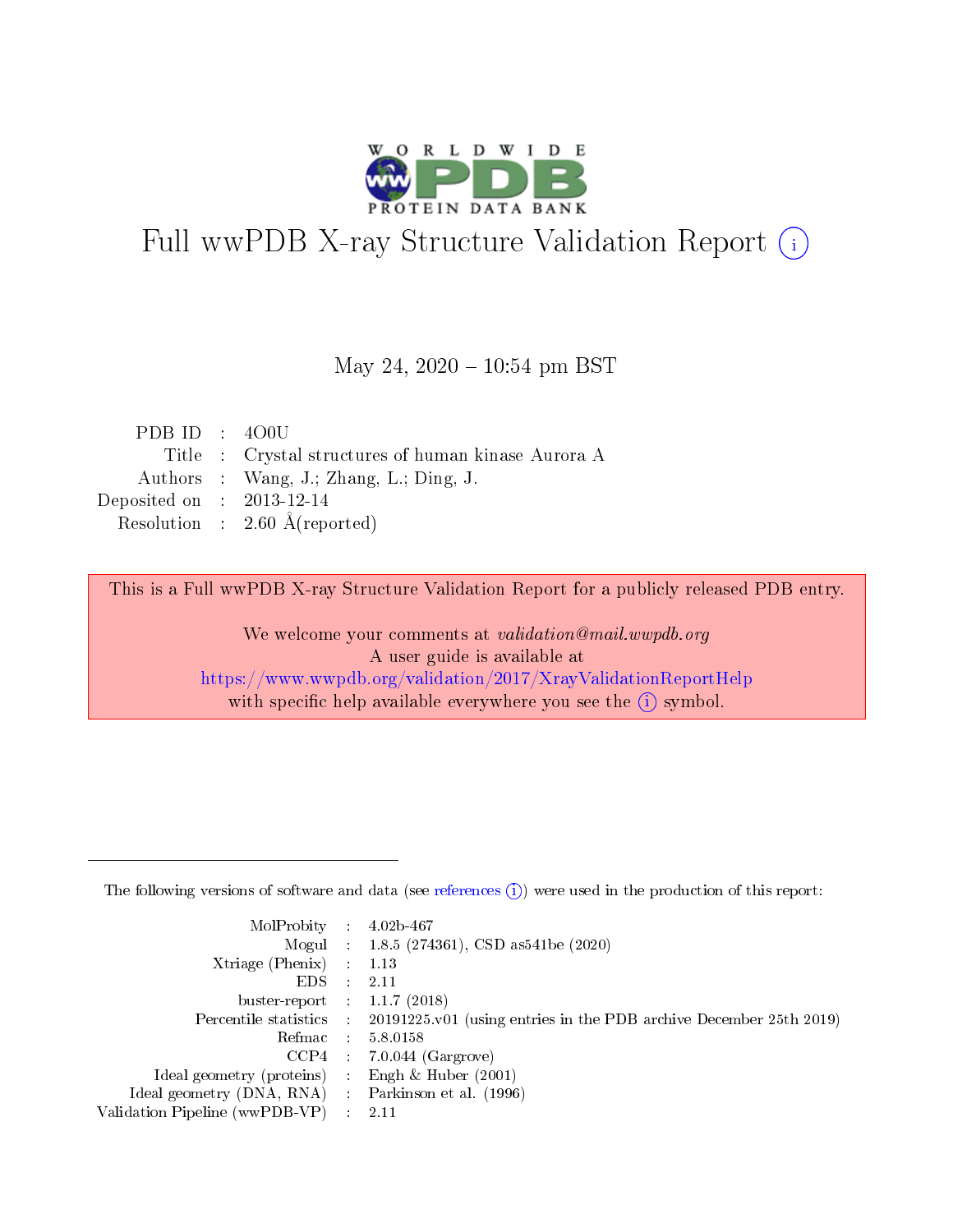# 1 [O](https://www.wwpdb.org/validation/2017/XrayValidationReportHelp#overall_quality)verall quality at a glance  $(i)$

The following experimental techniques were used to determine the structure: X-RAY DIFFRACTION

The reported resolution of this entry is 2.60 Å.

Percentile scores (ranging between 0-100) for global validation metrics of the entry are shown in the following graphic. The table shows the number of entries on which the scores are based.



| Metric                | Whole archive<br>$(\#\mathrm{Entries})$ | Similar resolution<br>$(\#\text{Entries},\, \text{resolution}\; \text{range}(\textup{\AA}))$ |
|-----------------------|-----------------------------------------|----------------------------------------------------------------------------------------------|
| $R_{free}$            | 130704                                  | $3163(2.60-2.60)$                                                                            |
| Clashscore            | 141614                                  | $3518(2.60-2.60)$                                                                            |
| Ramachandran outliers | 138981                                  | $3455(2.60-2.60)$                                                                            |
| Sidechain outliers    | 138945                                  | $3455(2.60-2.60)$                                                                            |
| RSRZ outliers         | 127900                                  | $3104(2.60-2.60)$                                                                            |

The table below summarises the geometric issues observed across the polymeric chains and their fit to the electron density. The red, orange, yellow and green segments on the lower bar indicate the fraction of residues that contain outliers for  $>=3, 2, 1$  and 0 types of geometric quality criteria respectively. A grey segment represents the fraction of residues that are not modelled. The numeric value for each fraction is indicated below the corresponding segment, with a dot representing fractions <=5% The upper red bar (where present) indicates the fraction of residues that have poor fit to the electron density. The numeric value is given above the bar.

| Mol | ${\bf Chain}$ | Length | Quality of chain |     |    |
|-----|---------------|--------|------------------|-----|----|
|     |               |        | 5%               |     |    |
|     |               | 282    | 71%              | 18% | 8% |

The following table lists non-polymeric compounds, carbohydrate monomers and non-standard residues in protein, DNA, RNA chains that are outliers for geometric or electron-density-fit criteria:

|                                                                    |        |                  |  | Mol   Type   Chain   Res   Chirality   Geometry   Clashes   Electron density |
|--------------------------------------------------------------------|--------|------------------|--|------------------------------------------------------------------------------|
| $\begin{array}{ c c c c c c } \hline 2 & ADN & \hline \end{array}$ | $AA$ l | $^{\prime}~~501$ |  |                                                                              |

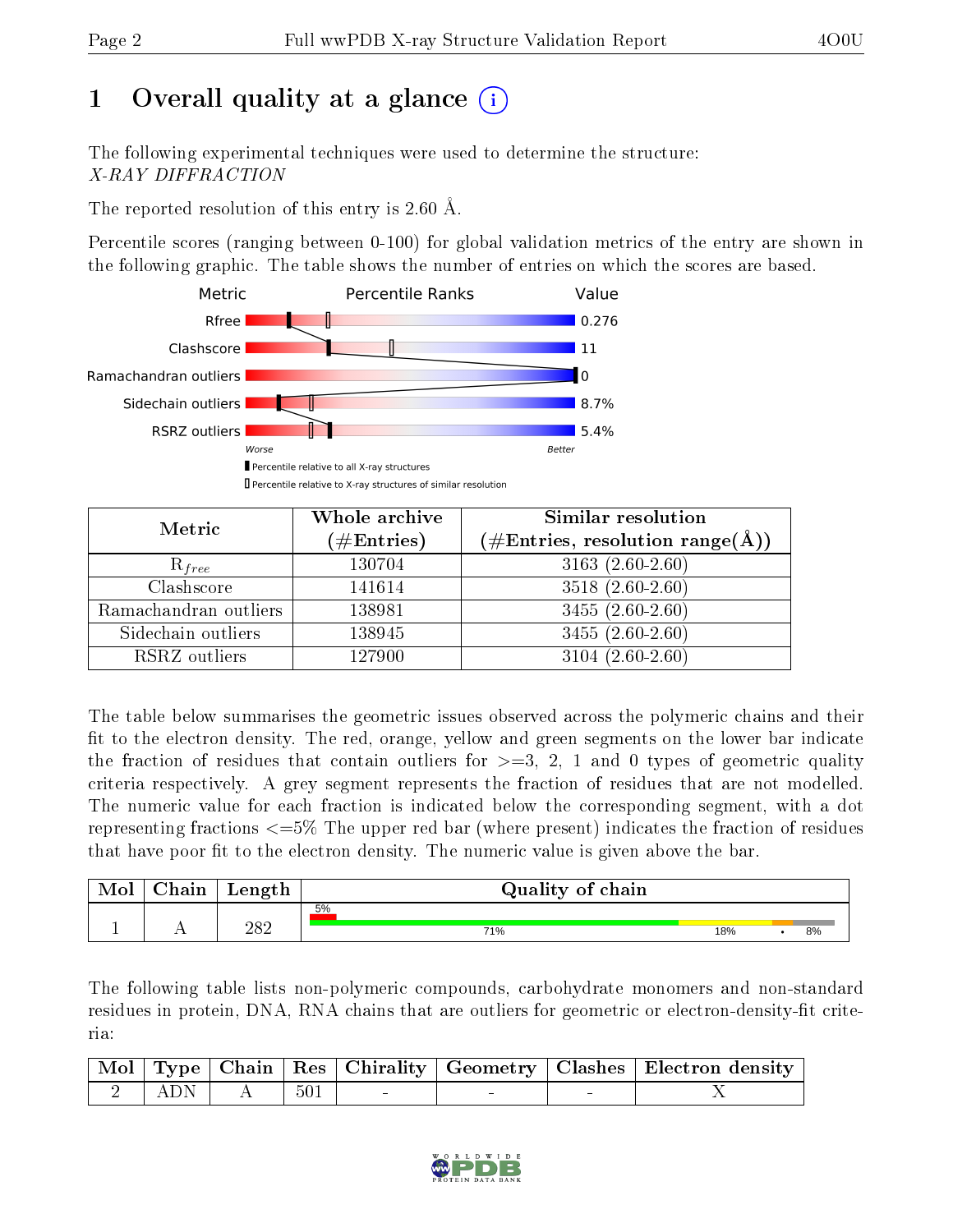# 2 Entry composition (i)

There are 3 unique types of molecules in this entry. The entry contains 2170 atoms, of which 0 are hydrogens and 0 are deuteriums.

In the tables below, the ZeroOcc column contains the number of atoms modelled with zero occupancy, the AltConf column contains the number of residues with at least one atom in alternate conformation and the Trace column contains the number of residues modelled with at most 2 atoms.

Molecule 1 is a protein called Aurora kinase A.

| Mol | Chain | Residues | Atoms |      |      | $\text{ZeroOcc} \mid \text{AltConf} \mid \text{Trace}$ |  |  |  |
|-----|-------|----------|-------|------|------|--------------------------------------------------------|--|--|--|
|     |       | 259      | Total |      |      |                                                        |  |  |  |
|     |       |          | 2129  | 1370 | -374 | 379                                                    |  |  |  |

There is a discrepancy between the modelled and reference sequences:

| Jhain | Residue | Modelled | Actual      | :omment                                     | teference   |
|-------|---------|----------|-------------|---------------------------------------------|-------------|
| . .   | 254     | 7777     | ите<br>111C | ١N<br>TAH<br>M L<br>1 L L<br>I F.F.R F.I ). | '490 C<br>◡ |

• Molecule 2 is ADENOSINE (three-letter code: ADN) (formula:  $C_{10}H_{13}N_5O_4$ ).



| $\operatorname{Mol}$ | Chain   Residues | Atoms     |    |  | $\rm ZeroOcc \mid AltConf$ |  |
|----------------------|------------------|-----------|----|--|----------------------------|--|
|                      |                  | Total C N |    |  |                            |  |
|                      |                  |           | 10 |  |                            |  |

• Molecule 3 is water.

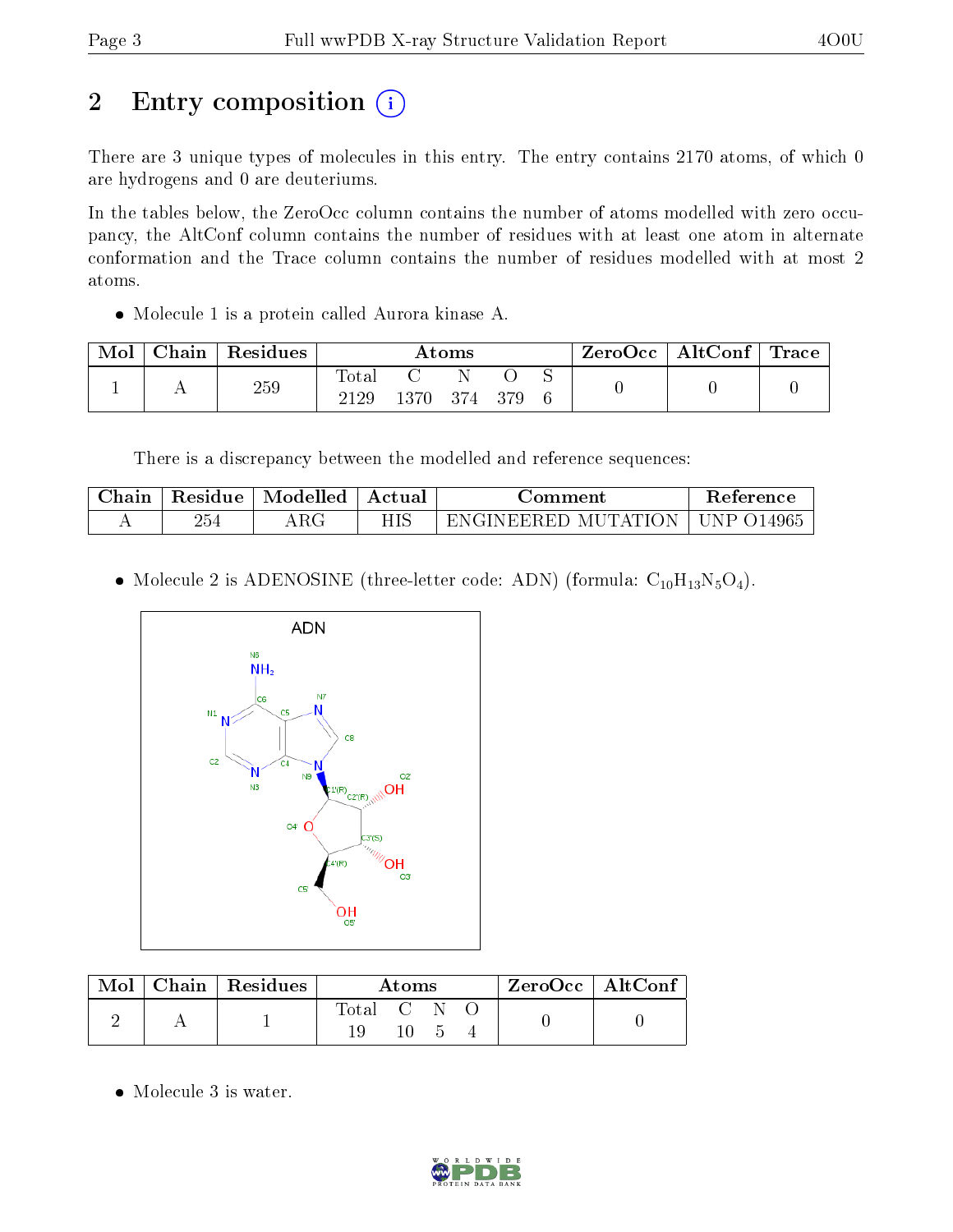|  | $Mol$   Chain   Residues | Atoms | $ZeroOcc \mid AltConf \mid$ |
|--|--------------------------|-------|-----------------------------|
|  |                          | Total |                             |

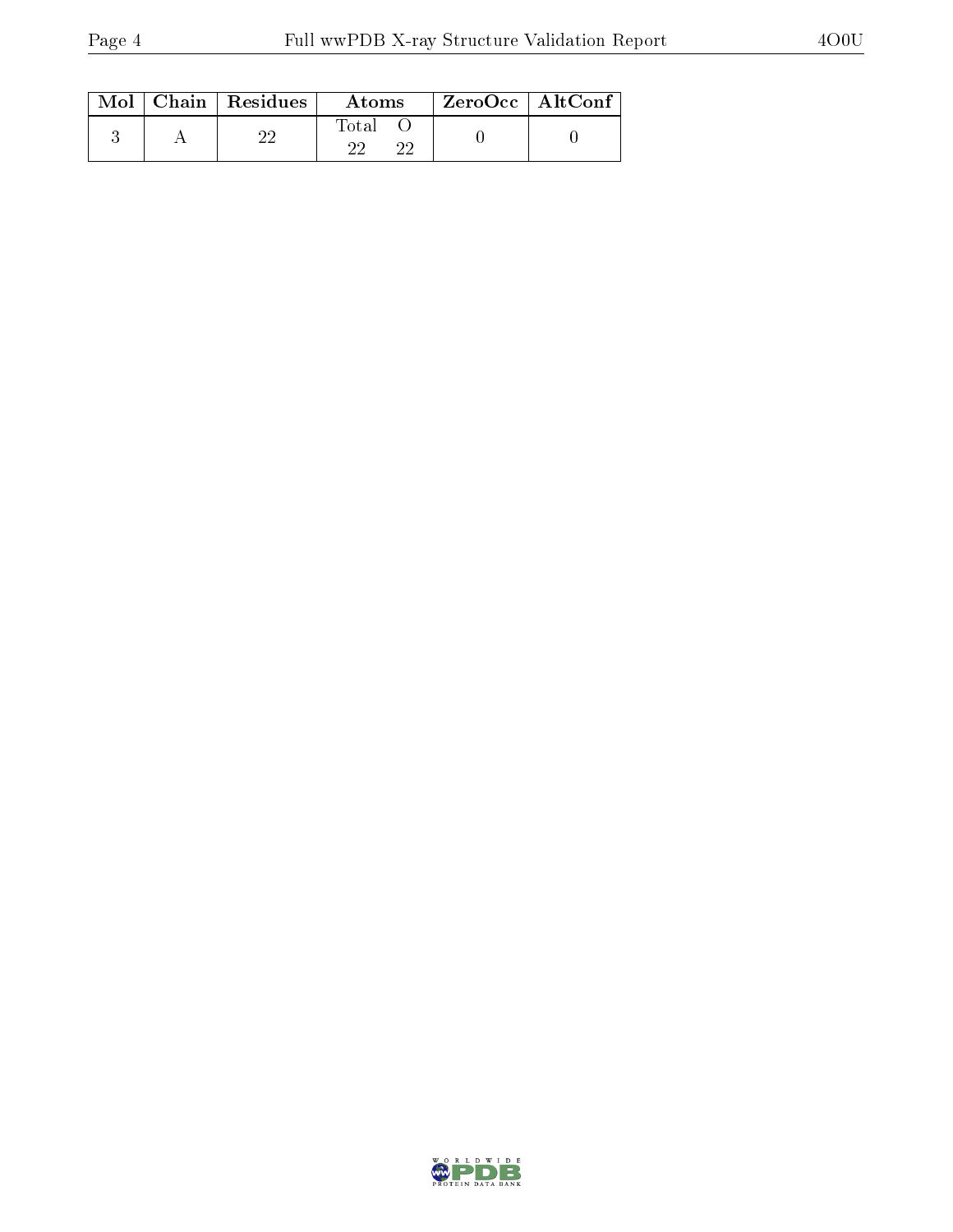# 3 Residue-property plots  $(i)$

These plots are drawn for all protein, RNA and DNA chains in the entry. The first graphic for a chain summarises the proportions of the various outlier classes displayed in the second graphic. The second graphic shows the sequence view annotated by issues in geometry and electron density. Residues are color-coded according to the number of geometric quality criteria for which they contain at least one outlier: green  $= 0$ , yellow  $= 1$ , orange  $= 2$  and red  $= 3$  or more. A red dot above a residue indicates a poor fit to the electron density (RSRZ  $> 2$ ). Stretches of 2 or more consecutive residues without any outlier are shown as a green connector. Residues present in the sample, but not in the model, are shown in grey.



• Molecule 1: Aurora kinase A

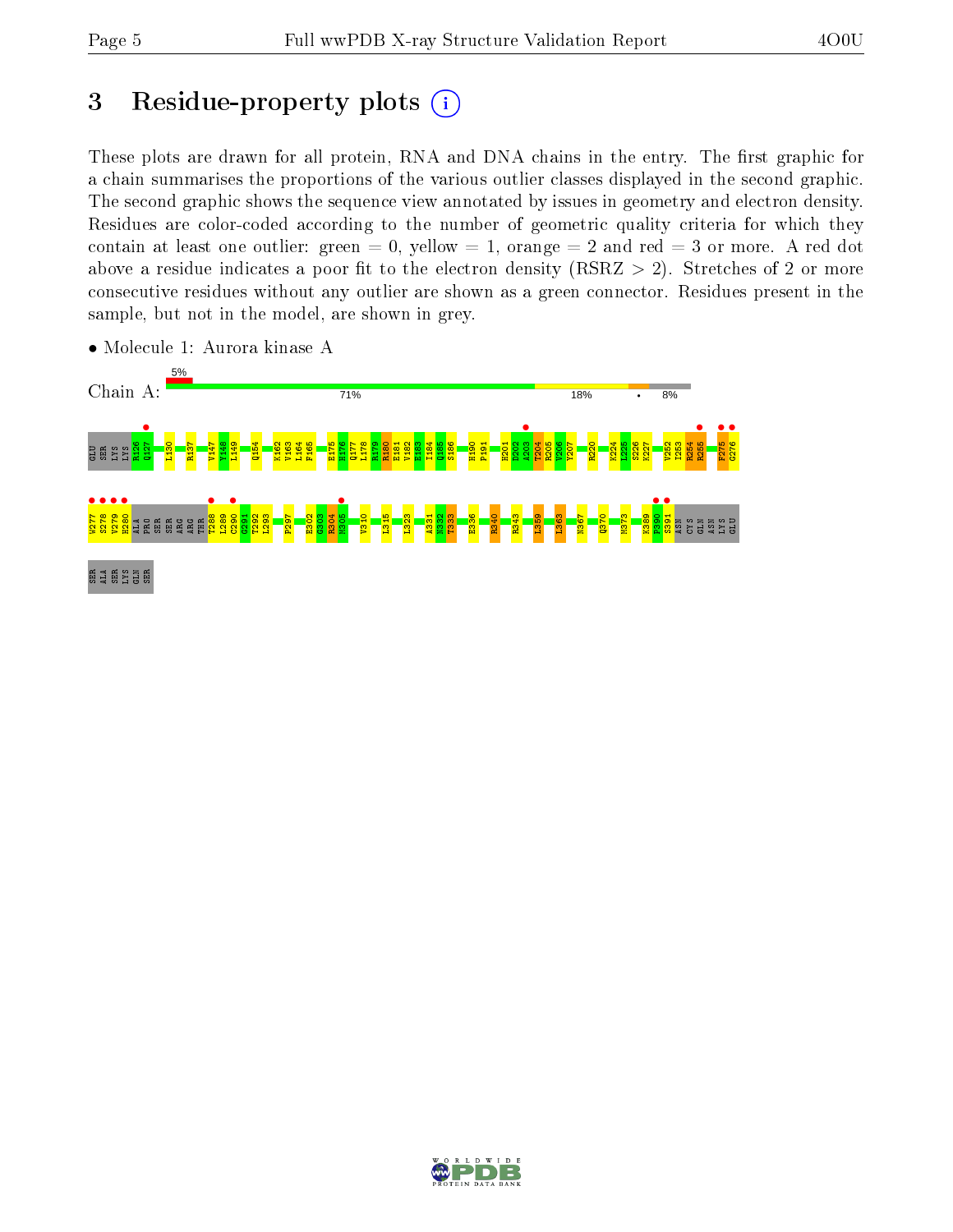## 4 Data and refinement statistics  $(i)$

| Property                                                   | Value                                                    | Source                  |
|------------------------------------------------------------|----------------------------------------------------------|-------------------------|
| Space group                                                | $\overline{P_6122}$                                      | $\overline{D}$ epositor |
| Cell constants                                             | 84.42Å<br>84.42Å<br>175.41Å                              |                         |
| a, b, c, $\alpha$ , $\beta$ , $\gamma$                     | $90.00^\circ$<br>$90.00^\circ$<br>$120.00^{\circ}$       | Depositor               |
| Resolution $(A)$                                           | 37.61<br>$-2.60$                                         | Depositor               |
|                                                            | $37.61 - 2.60$                                           | <b>EDS</b>              |
| % Data completeness                                        | 99.8 (37.61-2.60)                                        | Depositor               |
| (in resolution range)                                      | 99.9 (37.61-2.60)                                        | <b>EDS</b>              |
| $R_{merge}$                                                | 0.08                                                     | Depositor               |
| $\overline{\mathrm{R}}_{sym}$                              | (Not available)                                          | Depositor               |
| $\overline{1$                                              | $4.45$ (at 2.61Å)                                        | Xtriage                 |
| Refinement program                                         | PHENIX (phenix.refine: 1.8.2 1309)                       | Depositor               |
|                                                            | $\overline{0.234}$ ,<br>0.273                            | Depositor               |
| $R, R_{free}$                                              | 0.238,<br>0.276                                          | DCC                     |
| $R_{free}$ test set                                        | $572$ reflections $(4.76\%)$                             | wwPDB-VP                |
| Wilson B-factor $(A^2)$                                    | 63.9                                                     | Xtriage                 |
| Anisotropy                                                 | 0.294                                                    | Xtriage                 |
| Bulk solvent $k_{sol}$ (e/Å <sup>3</sup> ), $B_{sol}(A^2)$ | $0.33$ , $54.5$                                          | <b>EDS</b>              |
| $L$ -test for twinning <sup>2</sup>                        | $\langle  L  \rangle = 0.50, \langle L^2 \rangle = 0.33$ | Xtriage                 |
| Estimated twinning fraction                                | No twinning to report.                                   | Xtriage                 |
| $F_o, F_c$ correlation                                     | 0.93                                                     | <b>EDS</b>              |
| Total number of atoms                                      | 2170                                                     | wwPDB-VP                |
| Average B, all atoms $(A^2)$                               | 70.0                                                     | wwPDB-VP                |

Xtriage's analysis on translational NCS is as follows: The largest off-origin peak in the Patterson function is  $5.09\%$  of the height of the origin peak. No significant pseudotranslation is detected.

<sup>&</sup>lt;sup>2</sup>Theoretical values of  $\langle |L| \rangle$ ,  $\langle L^2 \rangle$  for acentric reflections are 0.5, 0.333 respectively for untwinned datasets, and 0.375, 0.2 for perfectly twinned datasets.



<span id="page-5-1"></span><span id="page-5-0"></span><sup>1</sup> Intensities estimated from amplitudes.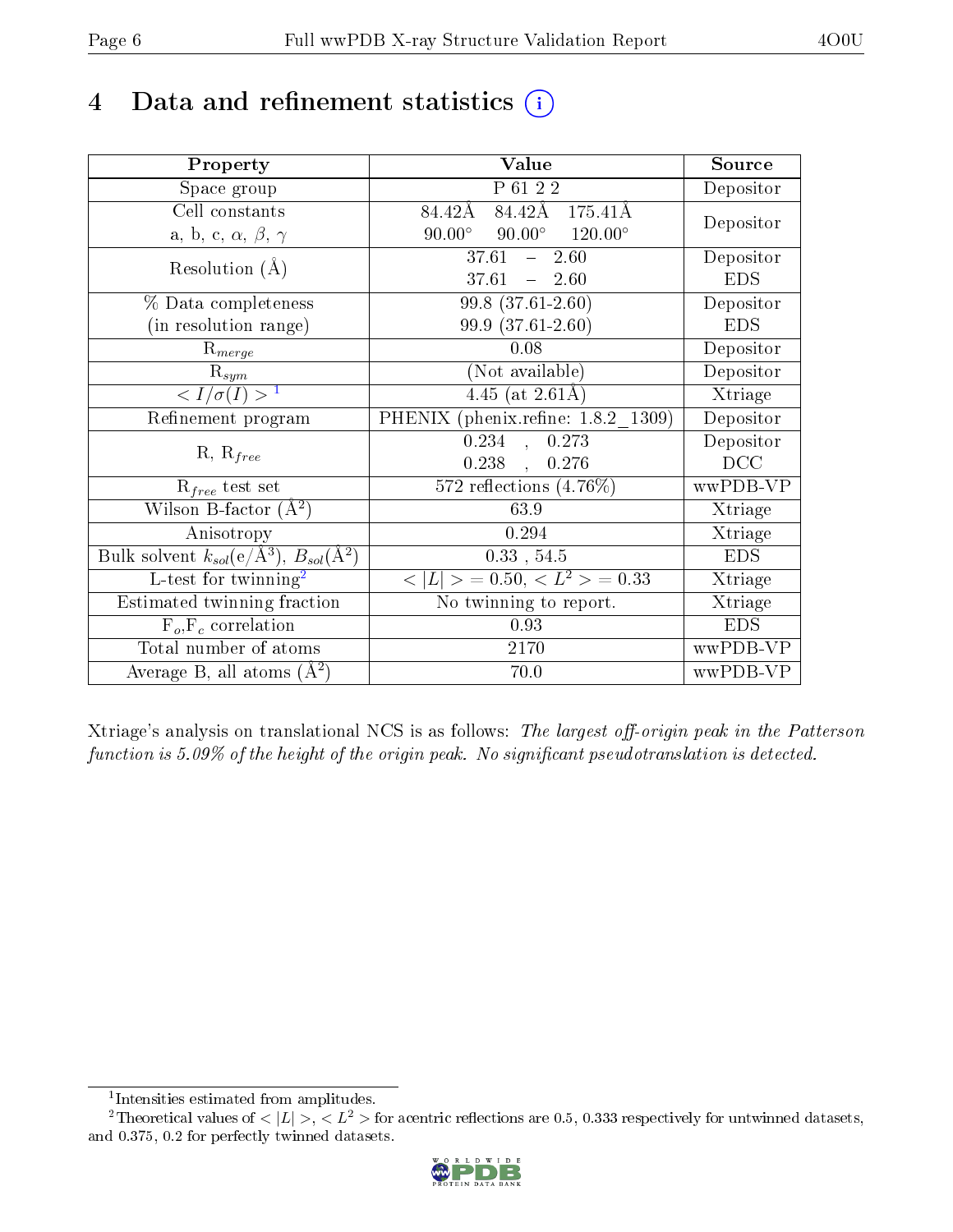# 5 Model quality  $(i)$

## 5.1 Standard geometry  $\overline{()}$

Bond lengths and bond angles in the following residue types are not validated in this section: ADN

The Z score for a bond length (or angle) is the number of standard deviations the observed value is removed from the expected value. A bond length (or angle) with  $|Z| > 5$  is considered an outlier worth inspection. RMSZ is the root-mean-square of all Z scores of the bond lengths (or angles).

|               |      | Bond lengths                    | Bond angles |        |  |
|---------------|------|---------------------------------|-------------|--------|--|
| $Mol$   Chain |      | RMSZ $ #Z  > 5$ RMSZ $ #Z  > 5$ |             |        |  |
|               | 0.32 | 0/2181                          | 0.55        | 0/2946 |  |

There are no bond length outliers.

There are no bond angle outliers.

There are no chirality outliers.

There are no planarity outliers.

### 5.2 Too-close contacts  $(i)$

In the following table, the Non-H and H(model) columns list the number of non-hydrogen atoms and hydrogen atoms in the chain respectively. The H(added) column lists the number of hydrogen atoms added and optimized by MolProbity. The Clashes column lists the number of clashes within the asymmetric unit, whereas Symm-Clashes lists symmetry related clashes.

| Mol |      |      | Chain   Non-H   H(model)   H(added)   Clashes   Symm-Clashes |
|-----|------|------|--------------------------------------------------------------|
|     | 2129 | 2140 |                                                              |
|     |      |      |                                                              |
|     |      |      |                                                              |
|     |      | 2153 |                                                              |

The all-atom clashscore is defined as the number of clashes found per 1000 atoms (including hydrogen atoms). The all-atom clashscore for this structure is 11.

All (46) close contacts within the same asymmetric unit are listed below, sorted by their clash magnitude.

| Atom-1              | Atom-2                                                 | Interatomic<br>distance $(A)$ | <b>Clash</b><br>overlap $(A)$ |  |
|---------------------|--------------------------------------------------------|-------------------------------|-------------------------------|--|
| $1:$ A:255: ARG HD2 | $1 \cdot 4 \cdot 277 \cdot \text{TRP} \cdot \text{HR}$ | . .59                         | , 83                          |  |

Continued on next page...

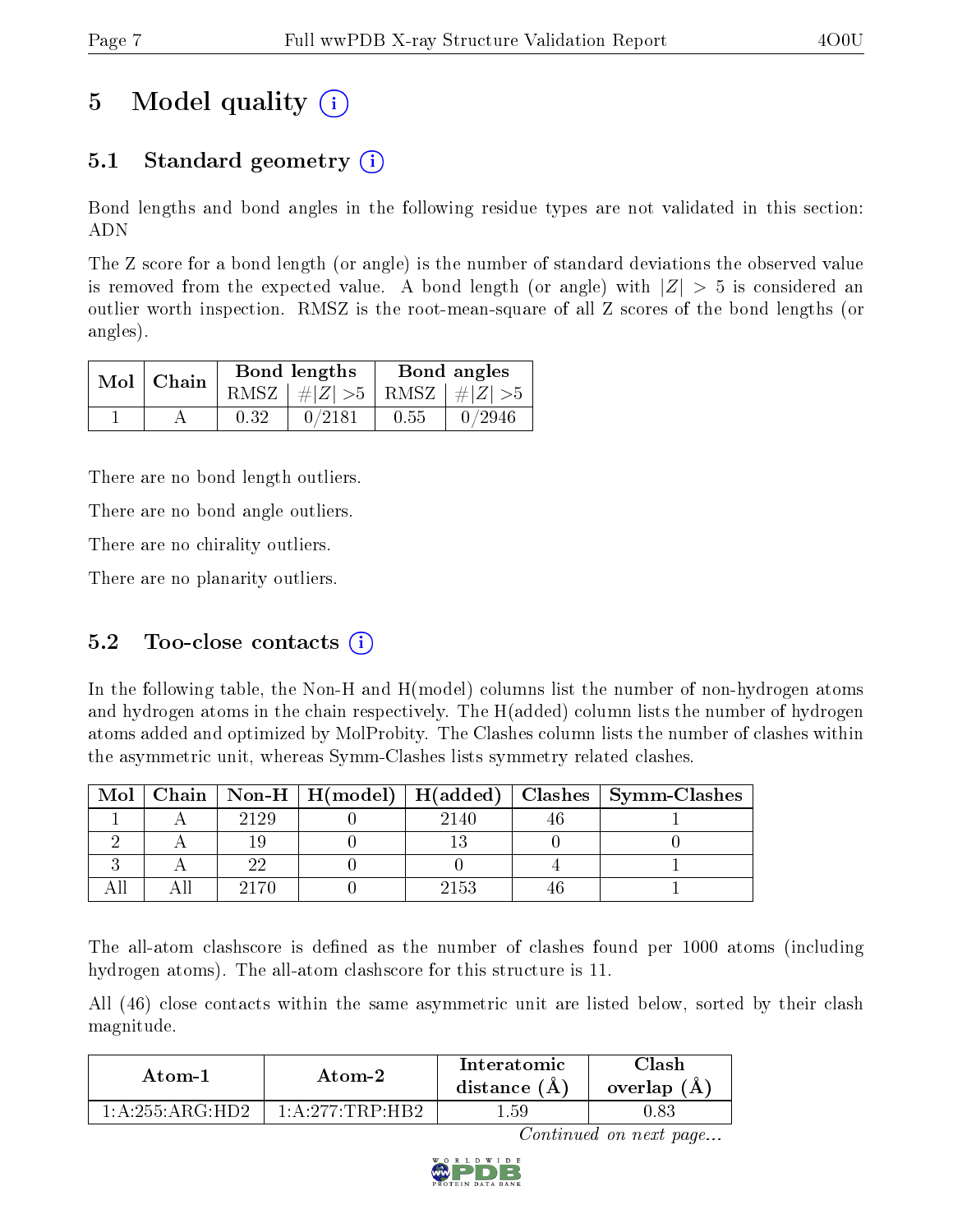| Continuata from previous page |                               | Interatomic    | Clash           |
|-------------------------------|-------------------------------|----------------|-----------------|
| Atom-1                        | Atom-2                        | distance $(A)$ | overlap $(\AA)$ |
| 1: A:220:ARG:HE               | 1:A:224:LYS:HE3               | 1.43           | 0.83            |
| 1:A:254:ARG:HH12              | 1: A:275:PHE:HA               | 1.42           | 0.82            |
| 1: A: 333: THR: HG22          | 1: A: 336: GLU: H             | 1.47           | 0.80            |
| $1:A:252:VAL: \overline{HA}$  | 1:A:279:VAL:O                 | 1.85           | 0.76            |
| 1:A:254:ARG:NH1               | $1: A:275:$ PHE:HA            | 2.03           | 0.73            |
| 1:A:181:GLU:HB3               | 1:A:275:PHE:CZ                | 2.26           | 0.70            |
| 1:A:292:THR:HB                | 3:A:618:HOH:O                 | 1.94           | 0.66            |
| 1:A:343:ARG:NH1               | 3:A:609:HOH:O                 | 2.32           | 0.63            |
| 1:A:147:VAL:HG22              | 1: A: 162: LYS: HG3           | 1.80           | 0.62            |
| 1:A:336:GLU:OE1               | 1: A:340:ARG:NH1              | 2.36           | 0.59            |
| 1:A:302:GLU:OE2               | 1: A:304: ARG: NH1            | 2.38           | 0.57            |
| 1:A:184:ILE:CD1               | 1:A:280:HIS:HB3               | 2.34           | 0.57            |
| 1:A:177:GLN:CD                | 1: A:277:TRP:HE1              | 2.09           | 0.56            |
| 1:A:182:VAL:O                 | 1: A:186: SER:OG              | 2.18           | 0.56            |
| 1:A:255:ARG:CD                | 1:A:277:TRP:H                 | 2.20           | 0.55            |
| 1: A:253: ILE: HG12           | 1:A:279:VAL:HG12              | 1.89           | 0.55            |
| 1:A:163:VAL:HG22              | 1:A:207:TYR:HDI               | 1.73           | 0.54            |
| 1: A: 177: GLN: NE2           | 1:A:277:TRP:HE1               | 2.07           | 0.53            |
| 1:A:367:ASN:HB3               | 1: A:370: GLN: HG3            | 1.90           | 0.53            |
| 1: A:359:LEU:HD22             | 1: A: 363: LEU: HD22          | 1.93           | 0.50            |
| 1: A: 227: LYS: HG2           | 1:A:323:LEU:O                 | 2.11           | 0.50            |
| 1:A:288:THR:HB                | 1: A:289:LEU:HA               | 1.94           | 0.50            |
| 1:A:292:THR:N                 | 3:A:618:HOH:O                 | 2.46           | 0.49            |
| 1:A:181:GLU:HB3               | 1: A:275:PHE:CE1              | 2.47           | 0.48            |
| 1:A:205:ARG:HD2               | 1: A:207:TYR:OH               | 2.14           | 0.48            |
| 1:A:255:ARG:HG2               | 1: A:277:TRP:H                | 1.78           | 0.48            |
| 1:A:289:LEU:HG                | 1: A:290:CYS:N                | 2.30           | 0.47            |
| 1: A:297: PRO:HG3             | 1: A:310:VAL:HG13             | 1.97           | 0.46            |
| 1: A:178:LEU:HA               | 1: A:181: GLU:OE1             | 2.17           | 0.45            |
| 1:A:163:VAL:HG22              | 1:A:207:TYR:CD1               | 2.50           | 0.45            |
| 1:A:331:ALA:HB1               | 1:A:336:GLU:CD                | 2.38           | 0.45            |
| 1: A: 275: PHE: HB2           | 1: A:278: SER:HB3             | 2.00           | 0.43            |
| 1:A:288:THR:N                 | 1: A:289:LEU:HB2              | 2.33           | 0.43            |
| 1:A:165:PHE:HE1               | 1: A:205: ARG:NH2             | 2.16           | 0.43            |
| 1:A:255:ARG:CG                | 1:A:277:TRP:H                 | 2.32           | 0.43            |
| 1: A: 190: HIS: CG            | 1:A:191:PRO:HD2               | 2.53           | 0.42            |
| 1:A:184:ILE:HD13              | 1:A:280:HIS:HB3               | 2.02           | 0.42            |
| 1: A: 180: ARG: O             | $1:A:184:I\overline{LE:HG13}$ | 2.20           | 0.41            |
| 1: A:275: PHE: HD1            | 1: A:276: GLY:N               | 2.18           | 0.41            |
| 1: A: 163: VAL: O             | 1: A: 164: LEU: HD23          | 2.21           | 0.41            |
| 1: A:181: GLU:HB3             | 1: A:275:PHE:CE2              | 2.56           | 0.40            |

Continued from previous page.

Continued on next page...

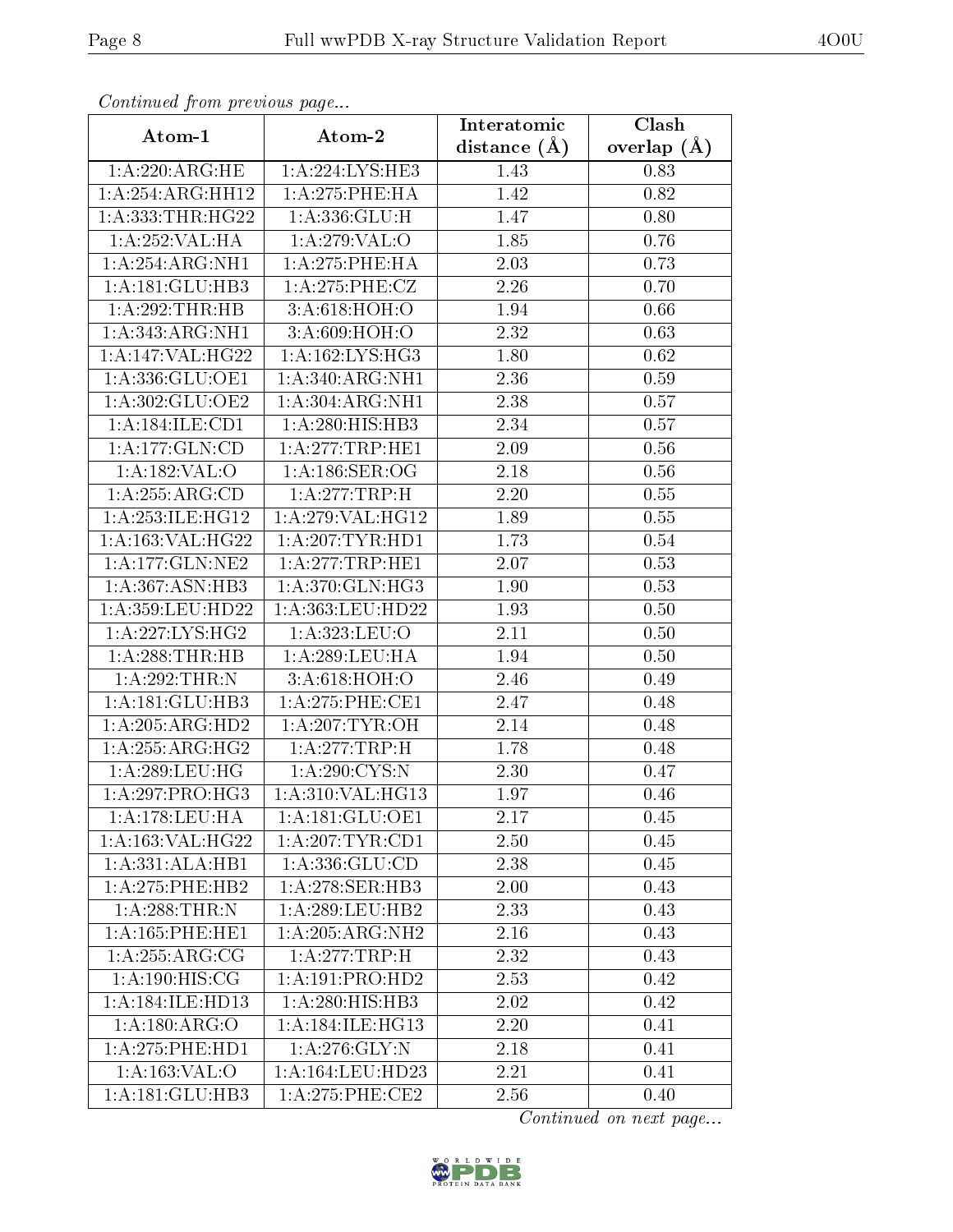| Atom-1              | Atom-2             | Interatomic<br>distance $(A)$ | Clash<br>overlap<br>(A) |
|---------------------|--------------------|-------------------------------|-------------------------|
| 1: A:204:THR:O      | 1: A:204:THR:OG1   | 2.34                          | 0.40                    |
| 1:A:201:HIS:O       | 3:A:617:HOH:O      | 2.22                          | 0.40                    |
| 1: A: 275: PHE: HR2 | $1: A:278:$ SER:CB | 2.51                          | 0.40                    |
| 1: A:184: ILE: HDI1 | 1: A:280: HIS: HB3 | 2 03                          | 140                     |

Continued from previous page...

All (1) symmetry-related close contacts are listed below. The label for Atom-2 includes the symmetry operator and encoded unit-cell translations to be applied.

| Atom-1 | Atom-2                                   | Interatomic<br>distance $(A)$ | Clash<br>overlap (A) |
|--------|------------------------------------------|-------------------------------|----------------------|
|        | $1:A:154:GLN:O$   $3:A:618:HOH:O[6 555]$ | 2.13                          |                      |

#### 5.3 Torsion angles (i)

#### 5.3.1 Protein backbone (i)

In the following table, the Percentiles column shows the percent Ramachandran outliers of the chain as a percentile score with respect to all X-ray entries followed by that with respect to entries of similar resolution.

The Analysed column shows the number of residues for which the backbone conformation was analysed, and the total number of residues.

| Mol Chain | Analysed                               | Favoured   Allowed   Outliers   Percentiles |  |                                                            |  |
|-----------|----------------------------------------|---------------------------------------------|--|------------------------------------------------------------|--|
|           | $255/282(90\%)$   249 (98\%)   6 (2\%) |                                             |  | $\begin{array}{ c c c c }\n\hline\n100 & 100\n\end{array}$ |  |

There are no Ramachandran outliers to report.

#### 5.3.2 Protein sidechains  $(i)$

In the following table, the Percentiles column shows the percent sidechain outliers of the chain as a percentile score with respect to all X-ray entries followed by that with respect to entries of similar resolution.

The Analysed column shows the number of residues for which the sidechain conformation was analysed, and the total number of residues.

| $\mid$ Mol $\mid$ Chain | Analysed        |              |          | Rotameric   Outliers   Percentiles |  |  |
|-------------------------|-----------------|--------------|----------|------------------------------------|--|--|
|                         | $229/250(92\%)$ | $-209(91\%)$ | 20 (9\%) | $10$   20                          |  |  |

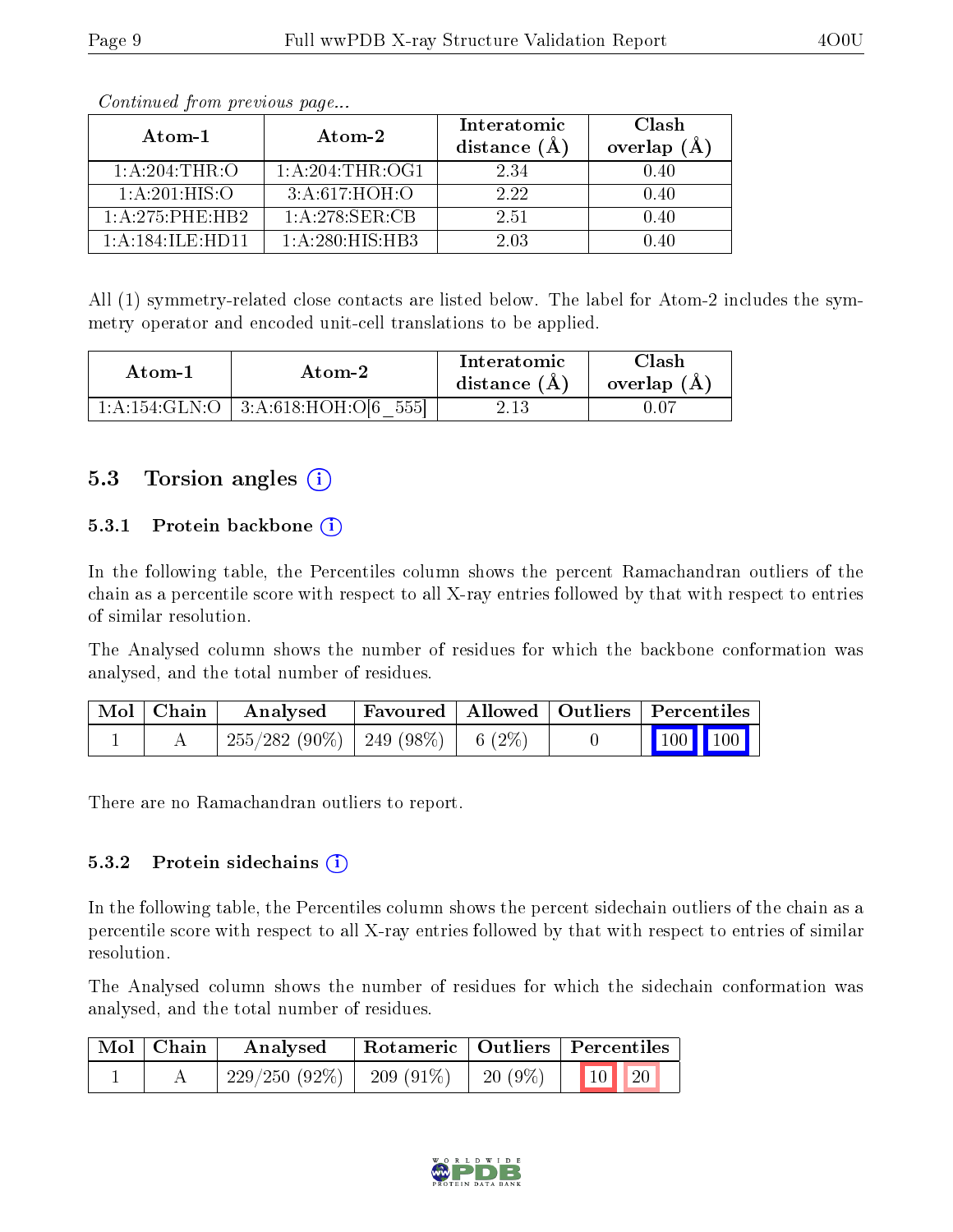| Mol            | Chain              | $\operatorname{Res}% \left( \mathcal{N}\right) \equiv\operatorname{Res}(\mathcal{N}_{0})\left( \mathcal{N}_{0}\right) ^{2}$ | Type                    |
|----------------|--------------------|-----------------------------------------------------------------------------------------------------------------------------|-------------------------|
| $\mathbf 1$    | $\overline{A}$     | 130                                                                                                                         | <b>LEU</b>              |
| $\mathbf{1}$   | $\overline{A}$     | 137                                                                                                                         | $\rm{ARG}$              |
| $\overline{1}$ | $\overline{A}$     | 149                                                                                                                         | LEU                     |
| $\mathbf{1}$   | $\overline{A}$     | 175                                                                                                                         | <b>GLU</b>              |
| $\mathbf{1}$   | $\overline{A}$     | 180                                                                                                                         | $\rm{ARG}$              |
| $\overline{1}$ | $\overline{A}$     | 204                                                                                                                         | THR                     |
| $\mathbf{1}$   | $\overline{A}$     | 226                                                                                                                         | <b>SER</b>              |
| $\overline{1}$ | $\overline{A}$     | 254                                                                                                                         | $\overline{\text{ARG}}$ |
| $\mathbf{1}$   | $\overline{A}$     | 255                                                                                                                         | $\rm{ARG}$              |
| $\overline{1}$ | $\overline{A}$     | 275                                                                                                                         | PHE                     |
| $\mathbf{1}$   | $\overline{\rm A}$ | 293                                                                                                                         | <b>LEU</b>              |
| $\mathbf{1}$   | $\overline{A}$     | 304                                                                                                                         | $\rm{ARG}$              |
| $\overline{1}$ | $\overline{A}$     | 315                                                                                                                         | $\overline{\text{LEU}}$ |
| $\mathbf{1}$   | $\overline{A}$     | 333                                                                                                                         | THR                     |
| $\overline{1}$ | $\overline{A}$     | 340                                                                                                                         | $\rm{ARG}$              |
| $\overline{1}$ | $\overline{\rm A}$ | 359                                                                                                                         | <b>LEU</b>              |
| $\overline{1}$ | $\overline{\rm A}$ | 363                                                                                                                         | LEU                     |
| $\mathbf{1}$   | $\overline{A}$     | 373                                                                                                                         | MET                     |
| $\mathbf{1}$   | $\overline{A}$     | 389                                                                                                                         | <b>LYS</b>              |
| $\overline{1}$ | $\overline{\rm A}$ | 391                                                                                                                         | SER                     |

All (20) residues with a non-rotameric sidechain are listed below:

Some sidechains can be flipped to improve hydrogen bonding and reduce clashes. All (1) such sidechains are listed below:

| Mol | Chain | Res | vpe |
|-----|-------|-----|-----|
|     |       | າາາ |     |

#### 5.3.3 RNA (i)

There are no RNA molecules in this entry.

#### 5.4 Non-standard residues in protein, DNA, RNA chains (i)

There are no non-standard protein/DNA/RNA residues in this entry.

#### 5.5 Carbohydrates  $(i)$

There are no carbohydrates in this entry.

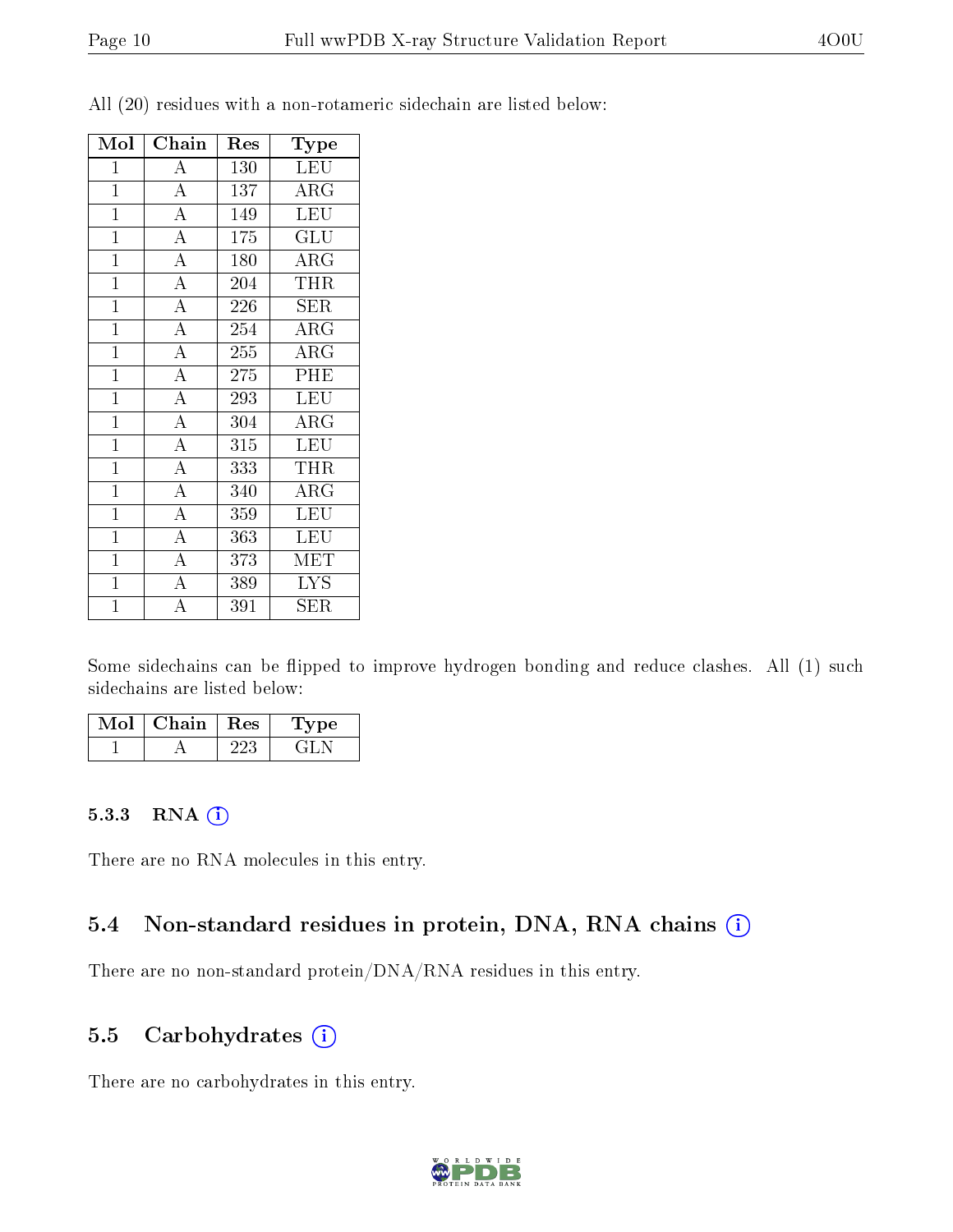### 5.6 Ligand geometry (i)

1 ligand is modelled in this entry.

In the following table, the Counts columns list the number of bonds (or angles) for which Mogul statistics could be retrieved, the number of bonds (or angles) that are observed in the model and the number of bonds (or angles) that are dened in the Chemical Component Dictionary. The Link column lists molecule types, if any, to which the group is linked. The Z score for a bond length (or angle) is the number of standard deviations the observed value is removed from the expected value. A bond length (or angle) with  $|Z| > 2$  is considered an outlier worth inspection. RMSZ is the root-mean-square of all Z scores of the bond lengths (or angles).

| $^{\mathrm{+}}$ Mol $_{\mathrm{+}}$ |     | $\mid$ Type   Chain   Res |     | $\vert$ Link |          | Bond lengths |                                                                               |          | Bond angles |  |
|-------------------------------------|-----|---------------------------|-----|--------------|----------|--------------|-------------------------------------------------------------------------------|----------|-------------|--|
|                                     |     |                           |     |              |          |              | Counts $\vert$ RMSZ $\vert \#  Z  > 2$ Counts $\vert$ RMSZ $\vert \#  Z  > 2$ |          |             |  |
|                                     | ADN |                           | 501 |              | 18,21,21 | 0.61         |                                                                               | 18,31,31 | 0.73        |  |

In the following table, the Chirals column lists the number of chiral outliers, the number of chiral centers analysed, the number of these observed in the model and the number defined in the Chemical Component Dictionary. Similar counts are reported in the Torsion and Rings columns. '-' means no outliers of that kind were identified.

|         |     |                          | Mol   Type   Chain   Res   Link   Chirals   Torsions   Rings |  |
|---------|-----|--------------------------|--------------------------------------------------------------|--|
| ' ADN - | 501 | <b>Contract Contract</b> | $1/2/22/22$ 0/3/3/3                                          |  |

There are no bond length outliers.

There are no bond angle outliers.

There are no chirality outliers.

All (1) torsion outliers are listed below:

| Mol $\vert$ Chain $\vert$ Res $\vert$ Type |      | Atoms                 |
|--------------------------------------------|------|-----------------------|
|                                            | ADN. | $\pm$ C3'-C4'-C5'-O5' |

There are no ring outliers.

No monomer is involved in short contacts.

The following is a two-dimensional graphical depiction of Mogul quality analysis of bond lengths, bond angles, torsion angles, and ring geometry for all instances of the Ligand of Interest. In addition, ligands with molecular weight > 250 and outliers as shown on the validation Tables will also be included. For torsion angles, if less then 5% of the Mogul distribution of torsion angles is within 10 degrees of the torsion angle in question, then that torsion angle is considered an outlier. Any bond that is central to one or more torsion angles identified as an outlier by Mogul will be highlighted in the graph. For rings, the root-mean-square deviation (RMSD) between the ring in question and similar rings identified by Mogul is calculated over all ring torsion angles. If the average RMSD is greater than 60 degrees and the minimal RMSD between the ring in question and

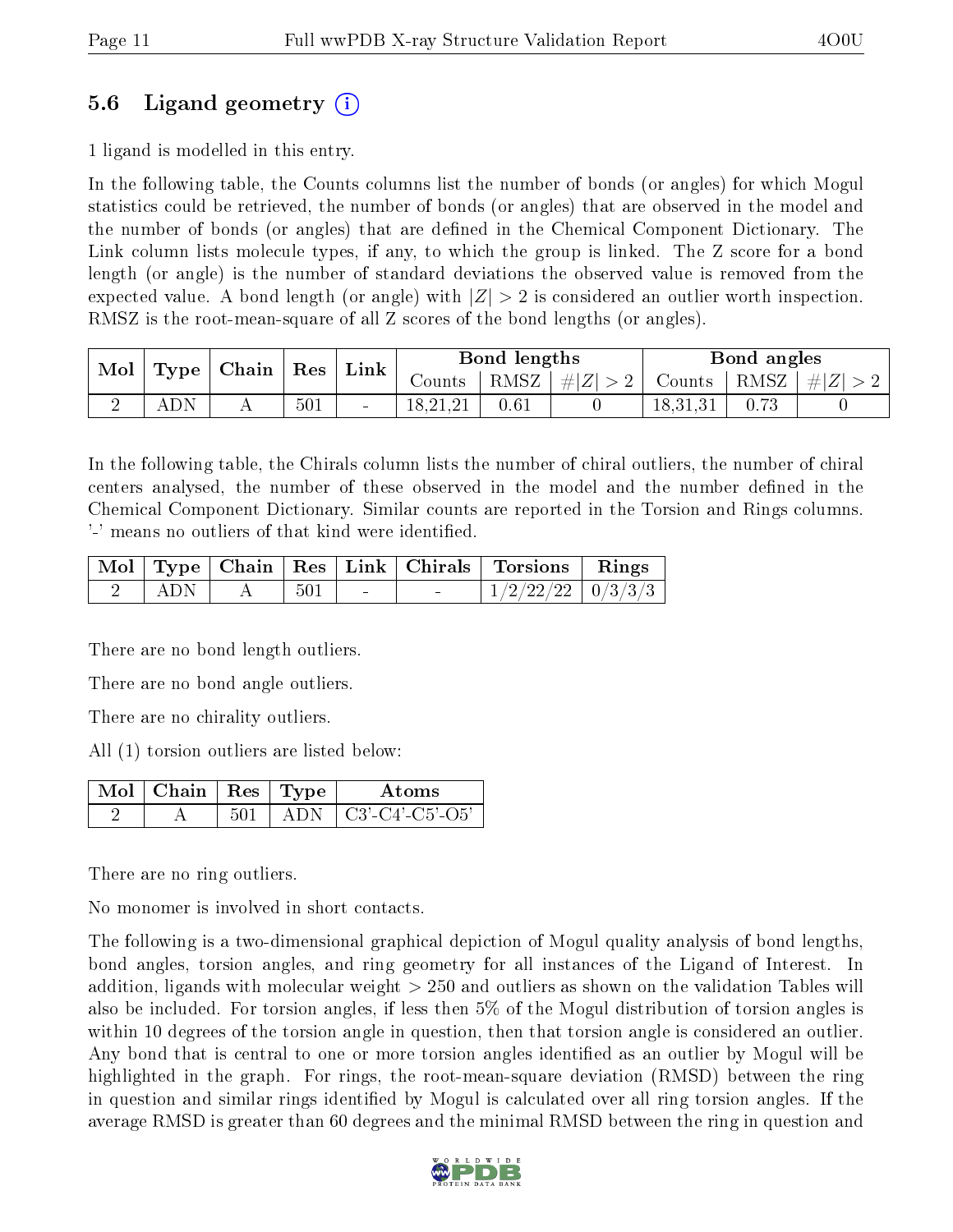any Mogul-identified rings is also greater than 60 degrees, then that ring is considered an outlier. The outliers are highlighted in purple. The color gray indicates Mogul did not find sufficient equivalents in the CSD to analyse the geometry.



### 5.7 [O](https://www.wwpdb.org/validation/2017/XrayValidationReportHelp#nonstandard_residues_and_ligands)ther polymers  $(i)$

There are no such residues in this entry.

### 5.8 Polymer linkage issues (i)

There are no chain breaks in this entry.

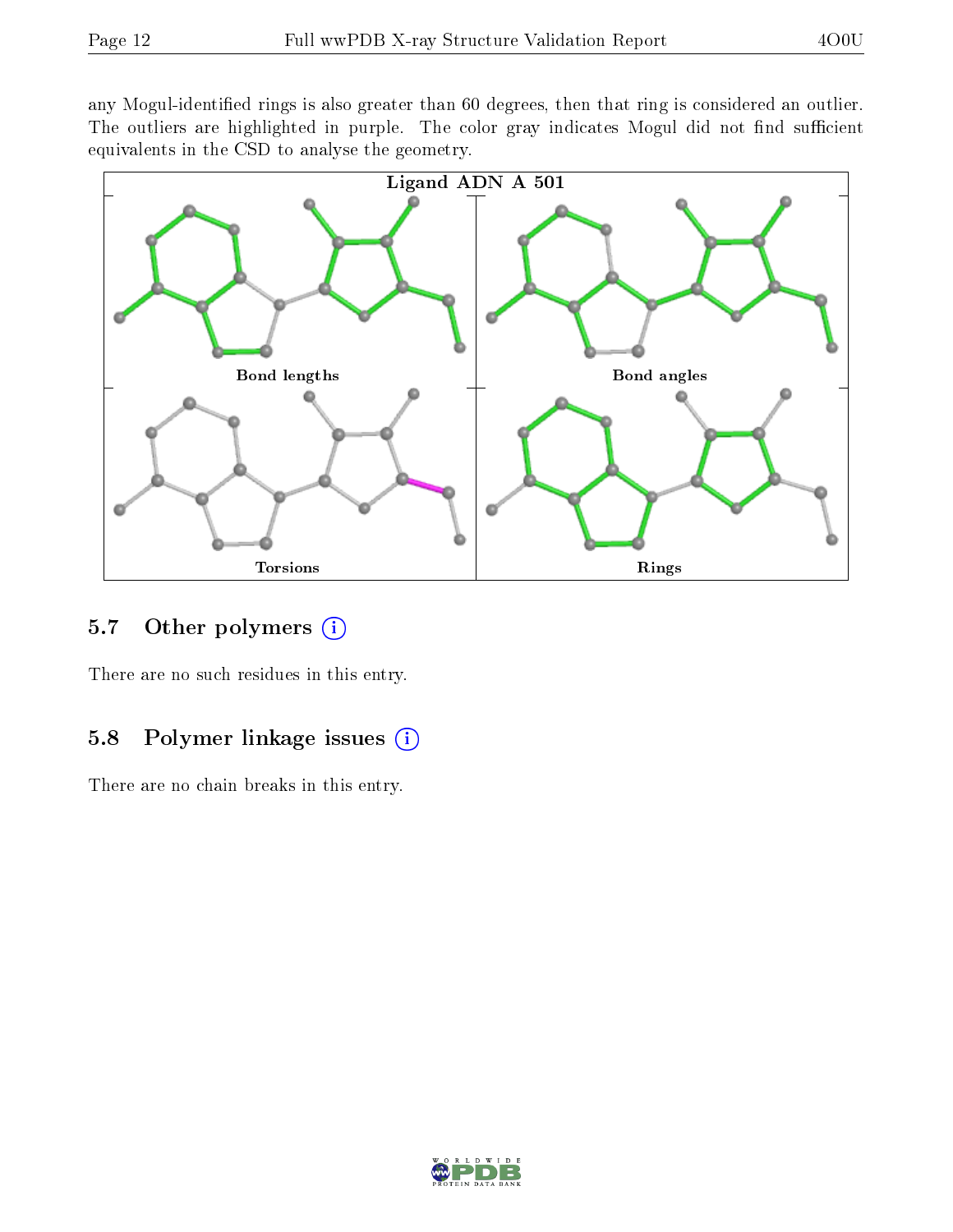## 6 Fit of model and data  $(i)$

## 6.1 Protein, DNA and RNA chains  $(i)$

In the following table, the column labelled  $#RSRZ> 2'$  contains the number (and percentage) of RSRZ outliers, followed by percent RSRZ outliers for the chain as percentile scores relative to all X-ray entries and entries of similar resolution. The OWAB column contains the minimum, median,  $95<sup>th</sup>$  percentile and maximum values of the occupancy-weighted average B-factor per residue. The column labelled ' $Q< 0.9$ ' lists the number of (and percentage) of residues with an average occupancy less than 0.9.

| $\text{Mol} \mid \text{Chain}$ | Analysed        | $<$ RSRZ $>$ | $\rm \#RSRZ{>}2$ | $\rm{OWAB}(\AA^2)$ $\vert$ Q<0.9 $\vert$ |  |
|--------------------------------|-----------------|--------------|------------------|------------------------------------------|--|
|                                | $259/282(91\%)$ | 0.08         |                  | $14(5\%)$ 25 20 39, 62, 118, 156         |  |

All (14) RSRZ outliers are listed below:

| Mol            | $Chain$        | $\operatorname{Res}% \left( \mathcal{N}\right) \equiv\operatorname{Res}(\mathcal{N}_{0})\cap\mathcal{N}_{1}$<br><b>Type</b> |            | $_{\rm RSRZ}$ |
|----------------|----------------|-----------------------------------------------------------------------------------------------------------------------------|------------|---------------|
| $\mathbf{1}$   | A              | 280                                                                                                                         | HIS        | 10.7          |
| 1              | $\overline{A}$ | 277                                                                                                                         | TRP        | 8.9           |
| $\mathbf{1}$   | A              | 278                                                                                                                         | SER        | 5.6           |
| 1              | $\overline{A}$ | 279                                                                                                                         | VAL        | 5.0           |
| 1              | $\overline{A}$ | 390                                                                                                                         | PRO        | 4.8           |
| 1              | $\overline{A}$ | 275                                                                                                                         | PHE        | 4.2           |
| $\mathbf{1}$   | $\mathbf{A}$   | 288                                                                                                                         | THR.       | 3.6           |
| $\overline{1}$ | $\bf{A}$       | 127                                                                                                                         | <b>GLN</b> | 3.5           |
| $\mathbf{1}$   | $\mathbf{A}$   | 276                                                                                                                         | GLY        | 3.2           |
| $\mathbf{1}$   | $\overline{A}$ | 255                                                                                                                         | ARG        | 3.0           |
| $\mathbf{1}$   | А              | 203                                                                                                                         | ALA        | 2.6           |
| $\mathbf{1}$   | A              | 391                                                                                                                         | SER        | 2.4           |
| $\mathbf{1}$   | A              | 305                                                                                                                         | MET        | 2.3           |
| $\mathbf 1$    | А              | 290                                                                                                                         | <b>CYS</b> | 2.3           |

### 6.2 Non-standard residues in protein, DNA, RNA chains  $(i)$

There are no non-standard protein/DNA/RNA residues in this entry.

### 6.3 Carbohydrates (i)

There are no carbohydrates in this entry.